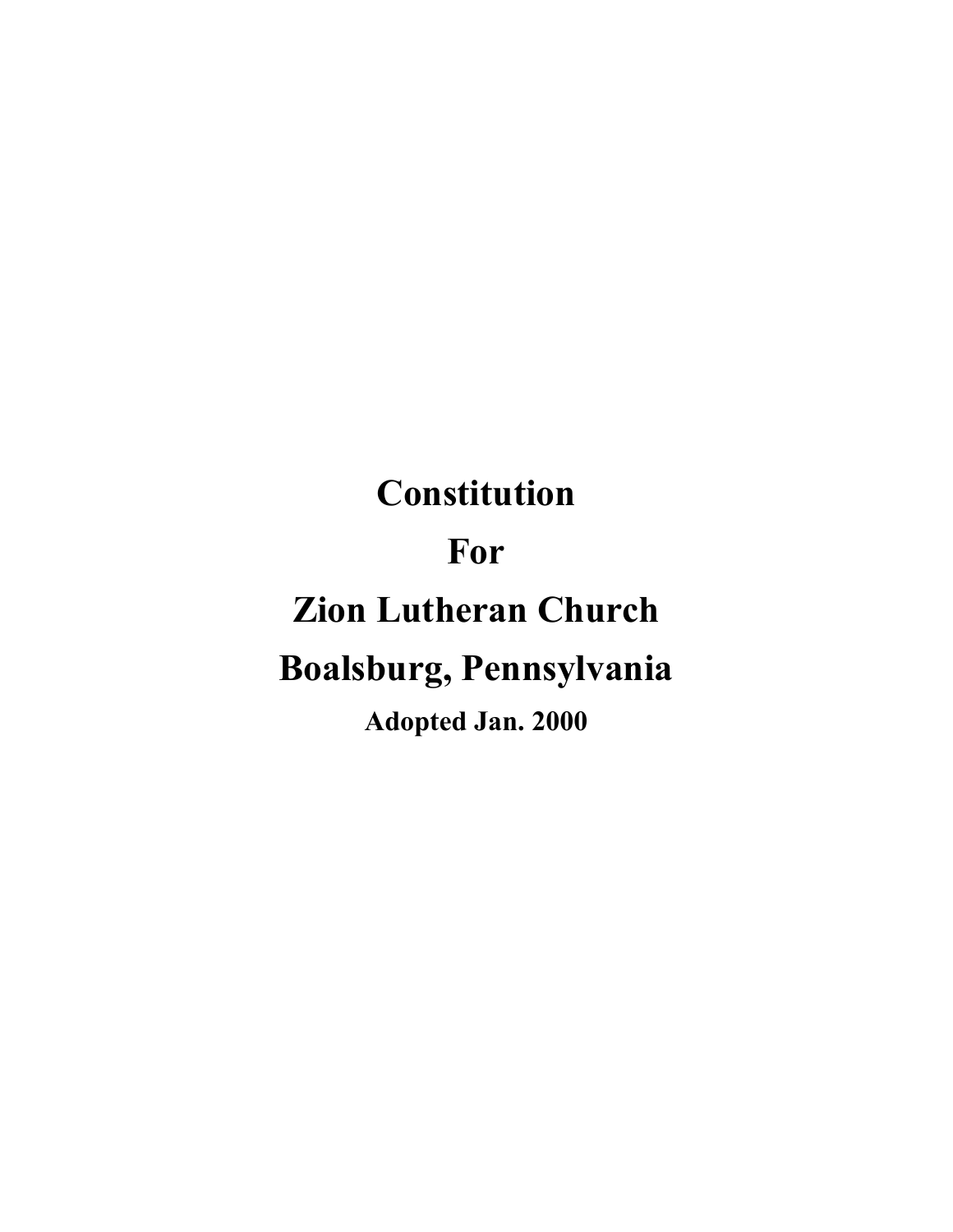# **Copyright 1997 EVANGELICAL LUTHERAN CHURCH IN AMERICA**

Table of Contents

Preamble

- Chapter 1 Name and Incorporation
- Chapter 2 Confession of Faith
- Chapter 3 Nature of the Church
- Chapter 4 Statement of Purpose
- Chapter 5 Powers of the Congregation
- Chapter 6 Church Affiliation
- Chapter 7 Property Ownership
- Chapter 8 Membership
- Chapter 9 The Pastor
- Chapter 10 Congregation Meeting
- Chapter 11 Officers
- Chapter 12 Congregation Council
- Chapter 13 Congregation Committees
- Chapter 14 Organizations within the Congregation
- Chapter 15 Discipline of Members and Adjudication
- Chapter 16 Bylaws
- Chapter 17 Amendments
- Chapter 18 Continuing Resolutions
- Chapter 19 Indemnification
- Chapter 20 Parish Authorization
- *Indicates required provisions*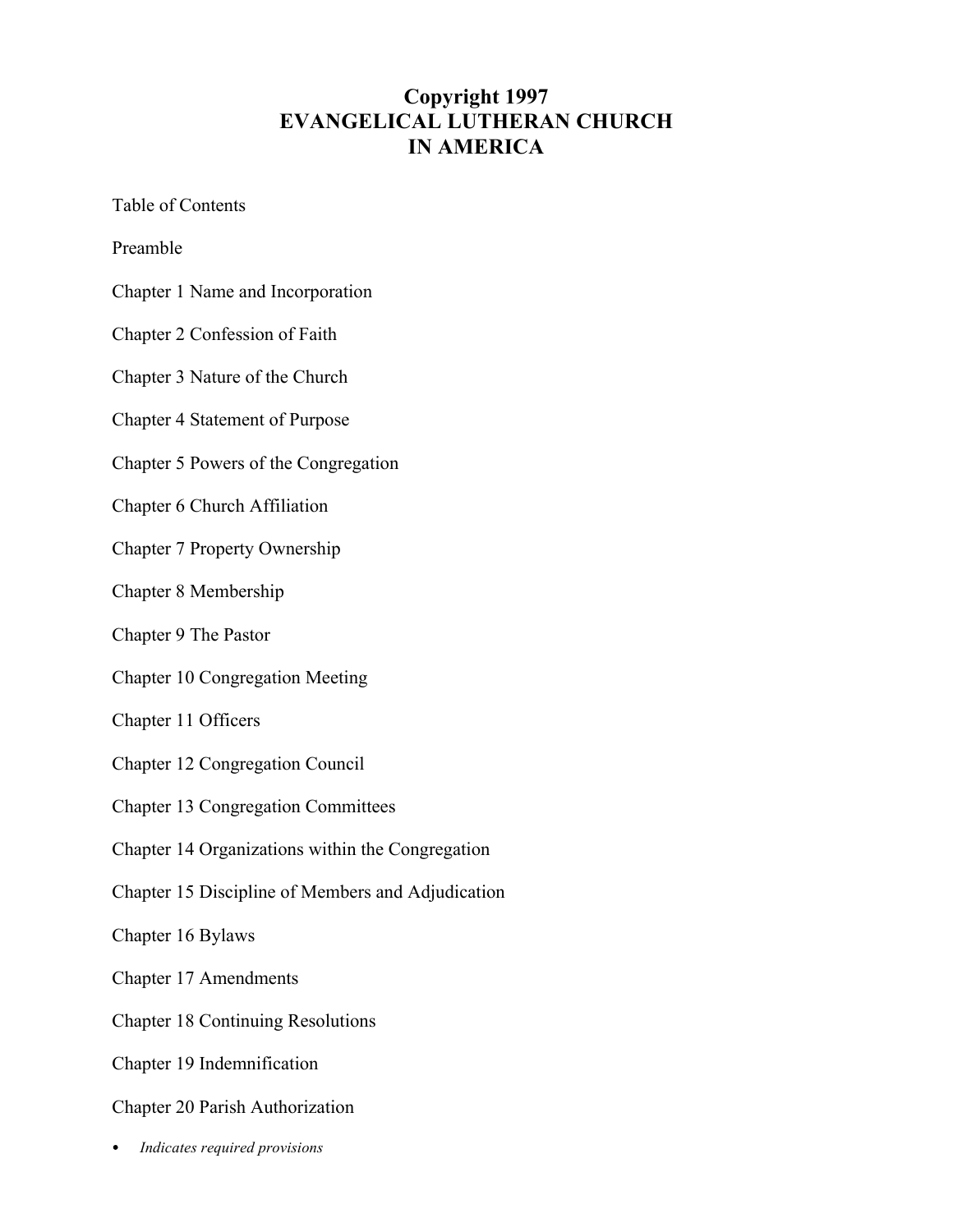#### **\*PREAMBLE**

We, baptized members of the Church of Christ, responding in faith to the call of the Holy Spirit through the Gospel, desiring to unite together to preach the Word, administer the sacraments, and carry out God's mission, do hereby adopt this constitution and solemnly pledge ourselves to be governed by its provisions. In the name of the Father and of the Son and of the Holy Spirit.

#### **Chapter 1.**

## **NAME AND INCORPORATION**

**C1.01.** The name of this congregation shall be Zion Lutheran Church.

**C1.02.** For the purpose of this constitution and the accompanying bylaws, the congregation of Zion Lutheran Church is hereinafter designated as "this congregation."

**C1.11.** This congregation shall be incorporated under the laws of the State of Pennsylvania.

#### **Chapter 2.**

## **CONFESSION OF FAITH**

**\*C2.01.** This congregation confesses the Triune God, Father, Son, and Holy Spirit.

**\*C2.02.** This congregation confesses Jesus Christ as Lord and Savior and the Gospel as the power of God for the salvation of all who believe.

- a. Jesus Christ is the Word of God incarnate, through whom everything was made and through whose life, death, and resurrection God fashions a new creation.
- b. The proclamation of God's message to us as both Law and Gospel is the Word of God, revealing judgment and mercy through word and deed, beginning with the Word in creation, continuing in the history of Israel, and centering in all its fullness in the person and work of Jesus Christ.
- c. The canonical Scriptures of the Old and New Testaments are the written Word of God. Inspired by God's Spirit speaking through their authors, they record and announce God's revelation centering in Jesus Christ. Through them God's Spirit speaks to us to create and sustain Christian faith and fellowship for service in the world.

**\*C2.03.** This congregation accepts the canonical Scriptures of the Old and New Testaments as the inspired Word of God and the authoritative source and norm of its proclamation, faith, and life.

**\*C2.04.** This congregation accepts the Apostles', Nicene, and Athanasian Creeds as true declarations of the faith of this congregation.

**\*C2.05.** This congregation accepts the Unaltered Augsburg Confession as a true witness to the Gospel, acknowledging as one with it in faith and doctrine all churches that likewise accept the teachings of the Unaltered Augsburg Confession.

**\*C2.06.** This congregation accepts the other confessional writings in the Book of Concord, namely, the Apology of the Augsburg Confession, the Smalcald Articles and the Treatise, the Small Catechism, the Large Catechism, and the Formula of Concord, as further valid interpretations of the faith of the Church.

**\*C2.07.** This congregation confesses the Gospel, recorded in the Holy Scriptures and confessed in the ecumenical creeds and Lutheran confessional writings, as the power of God to create and sustain the Church for God's mission in the world.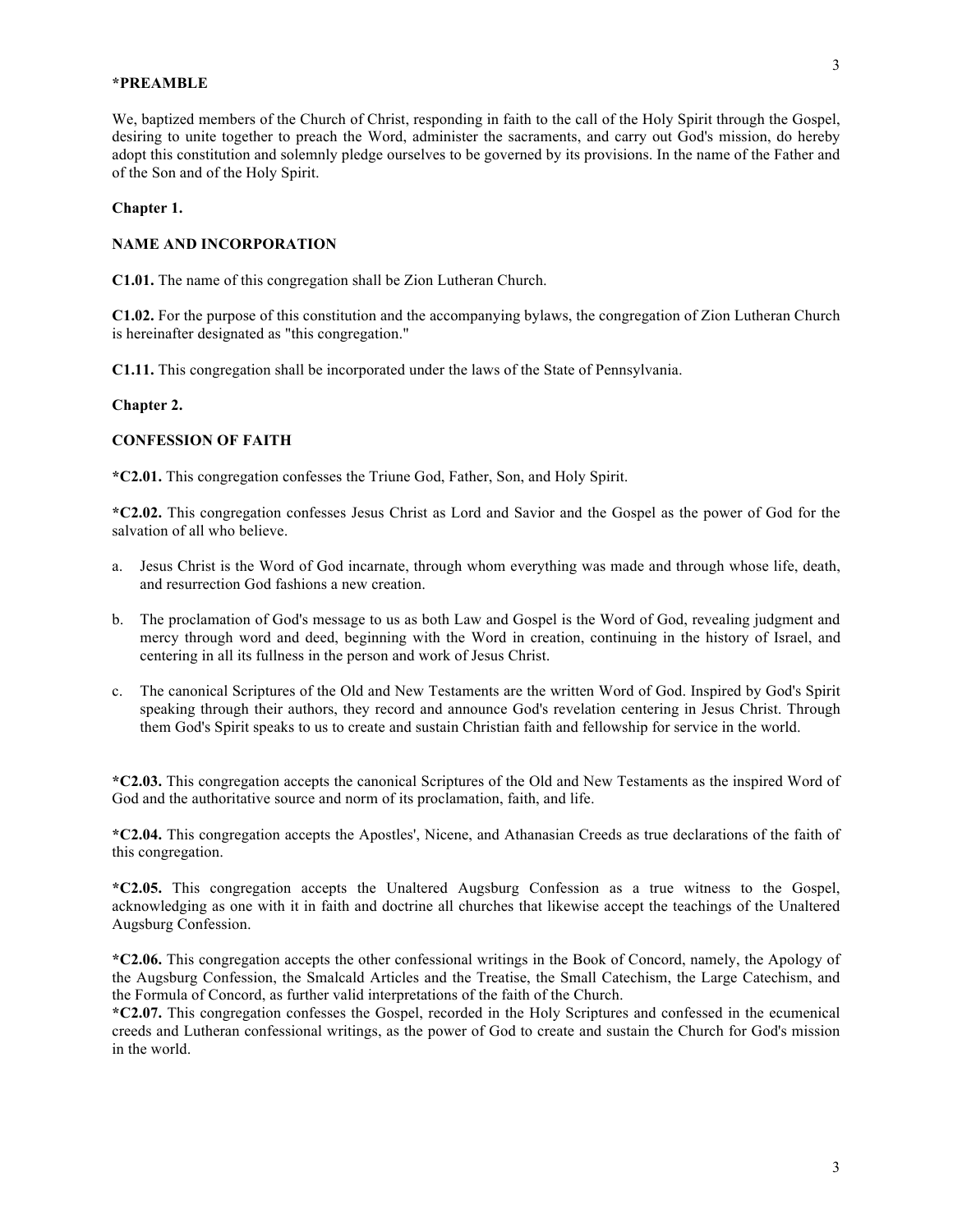#### **Chapter 3.**

#### **NATURE OF THE CHURCH**

**\*C3.01.** All power in the Church belongs to our Lord Jesus Christ, its head. All actions of this congregation are to be carried out under his rule and authority.

**\*C3.02.** The Church exists both as an inclusive fellowship and as local congregations gathered for worship and Christian service. Congregations find their fulfillment in the universal community of the Church, and the universal Church exists in and through congregations. The Evangelical Lutheran Church in America, therefore, derives its character and powers both from the sanction and representation of its congregations and from its inherent nature as an expression of the broader fellowship of the faithful. In length, it acknowledges itself to be in the historic continuity of the communion of saints; in breadth, it expresses the fellowship of believers and congregations in our day.

#### **Chapter 4.**

## **STATEMENT OF PURPOSE**

**\*C4.01.** The Church is a people created by God in Christ, empowered by the Holy Spirit, called and sent to bear witness to God's creative, redeeming, and sanctifying activity in the world.

**\*C4.02.** To participate in God's mission, this congregation as a part of the Church shall:

a. Worship God in proclamation of the Word and administration of the sacraments and through lives of prayer, praise, thanksgiving, witness, and service.

b. Proclaim God's saving Gospel of justification by grace for Christ's sake through faith alone, according to the apostolic witness in the Holy Scripture, preserving and transmitting the Gospel faithfully to future generations.

c. Carry out Christ's Great Commission by reaching out to all people to bring them to faith in Christ and by doing all ministry with a global awareness consistent with the understanding of God as Creator, Redeemer, and Sanctifier of all.

d. Serve in response to God's love to meet human needs, caring for the sick and the aged, advocating dignity and justice for all people, working for peace and reconciliation among the nations, and standing with the poor and powerless, and committing itself to their needs.

e. Nurture its members in the Word of God so as to grow in faith and hope and love, to see daily life as the primary setting for the exercise of their Christian calling, and to use the gifts of the Spirit for their life together and for their calling in the world.

f. Manifest the unity given to the people of God by living together in the love of Christ and by joining with other Christians in prayer and action to express and preserve the unity which the Spirit gives.

**\*C4.03.** To fulfill these purposes, this congregation shall:

- a. Provide services of worship at which the Word of God is preached and the sacraments are administered.
- b. Provide pastoral care and assist all members to participate in this ministry.
- c. Challenge, equip, and support all members in carrying out their calling in their daily lives and in their congregation.
- d. Teach the Word of God.
- e. Witness to the reconciling Word of God in Christ, reaching out to all people.

f. Respond to human need, work for justice and peace, care for the sick and the suffering, and participate responsibly in society.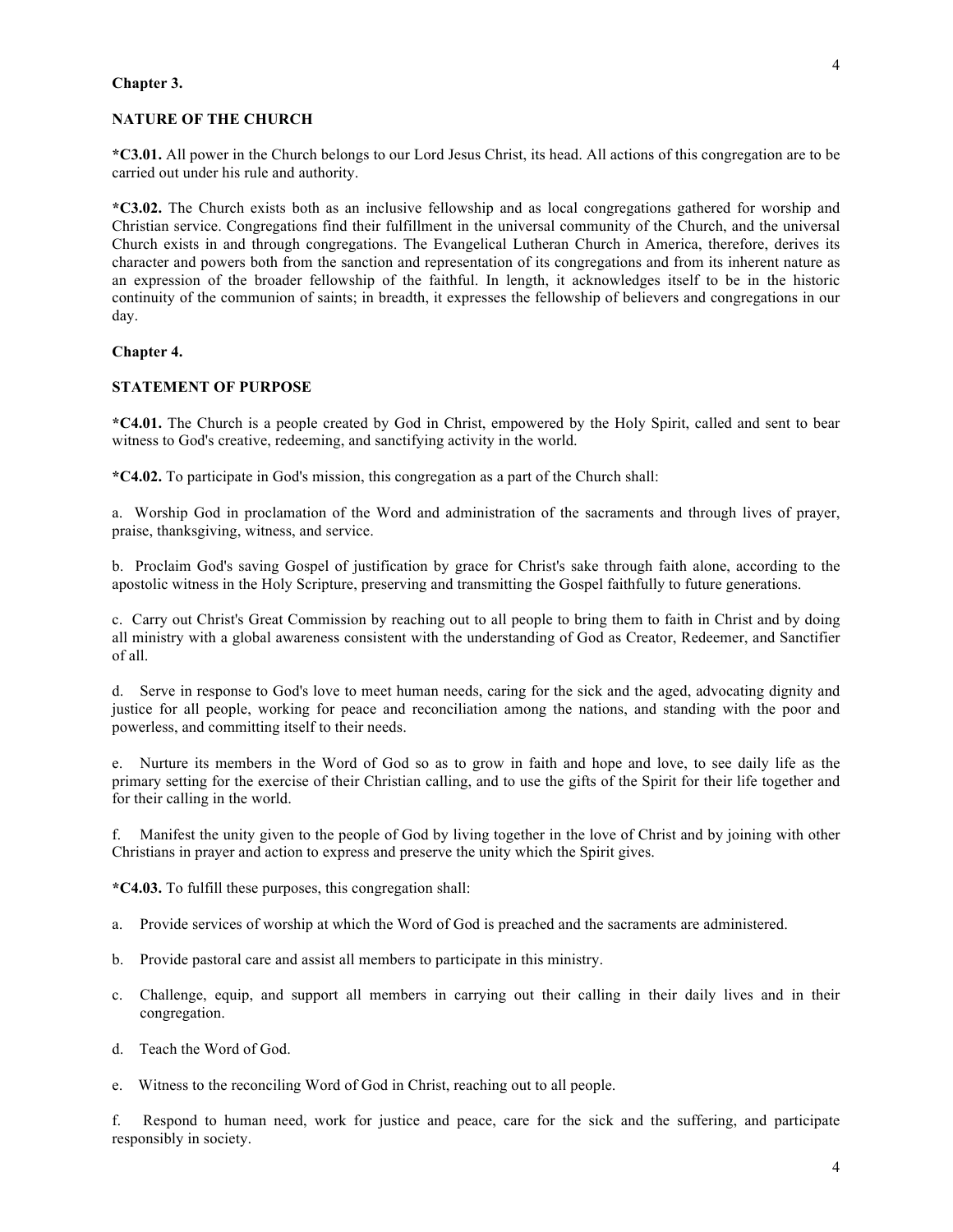g. Motivate its members to provide financial support for the congregation's ministry and the ministry of other parts of the Evangelical Lutheran Church in America.

h. Foster and participate in interdependent relationships with other congregations, the synod, and the churchwide organization of the Evangelical Lutheran Church in America.

i. Foster and participate in ecumenical relationships consistent with churchwide policy.

**\*C4.04.** This congregation shall develop an organizational structure to be described in the bylaws. The Congregation Council shall prepare descriptions of the responsibilities of each committee, task force, or other organizational group and shall review their actions. Such descriptions shall be contained in continuing resolutions in the section on the Congregation Council

**\*C4.05.** This congregation shall, from time to time, adopt a mission statement, which will provide specific direction for its programs.

#### **Chapter 5.**

#### **POWERS OF THE CONGREGATION**

**\*C5.01.** The powers of this congregation are those necessary to fulfill its purpose.

**\*C5.02.** The powers of this congregation are vested in the Congregation Meeting called and conducted as provided in this constitution and bylaws.

**\*C5.03.** Only such authority as is delegated to the Congregation Council or other organizational units in this congregation's governing documents is recognized. The congregation retains all remaining authority. The congregation is authorized to:

- a. call a pastor as provided in Chapter 9;
- b. terminate the call of a pastor as provided in Chapter 9;

c. call or terminate the call of associates in ministry, deaconesses, and diaconal ministers in conformity with the applicable policy of the Evangelical Lutheran Church in America;

- d. approve the annual budget;
- e. acquire real and personal property by gift, devise, purchase, or other lawful means;
- f. hold title to and use its property for any and all activities consistent with its purpose;
- g. sell, mortgage, lease, transfer, or otherwise dispose of its property by any lawful means;

h. elect its Congregation Council, and require the members of the council to carry out their duties in accordance with the constitution, bylaws, and continuing resolutions; and

i. terminate its relationship with the Evangelical Lutheran Church in America as provided in Chapter 6.

**\*C5.04.** This congregation shall choose from among its voting members laypersons to serve as voting members of the Synod Assembly as well as persons to represent it at meetings of any conference, cluster, coalition, or other area subdivision of which it is a member. The number of persons to be elected by the congregation and other qualifications shall be as prescribed in guidelines established by this synod.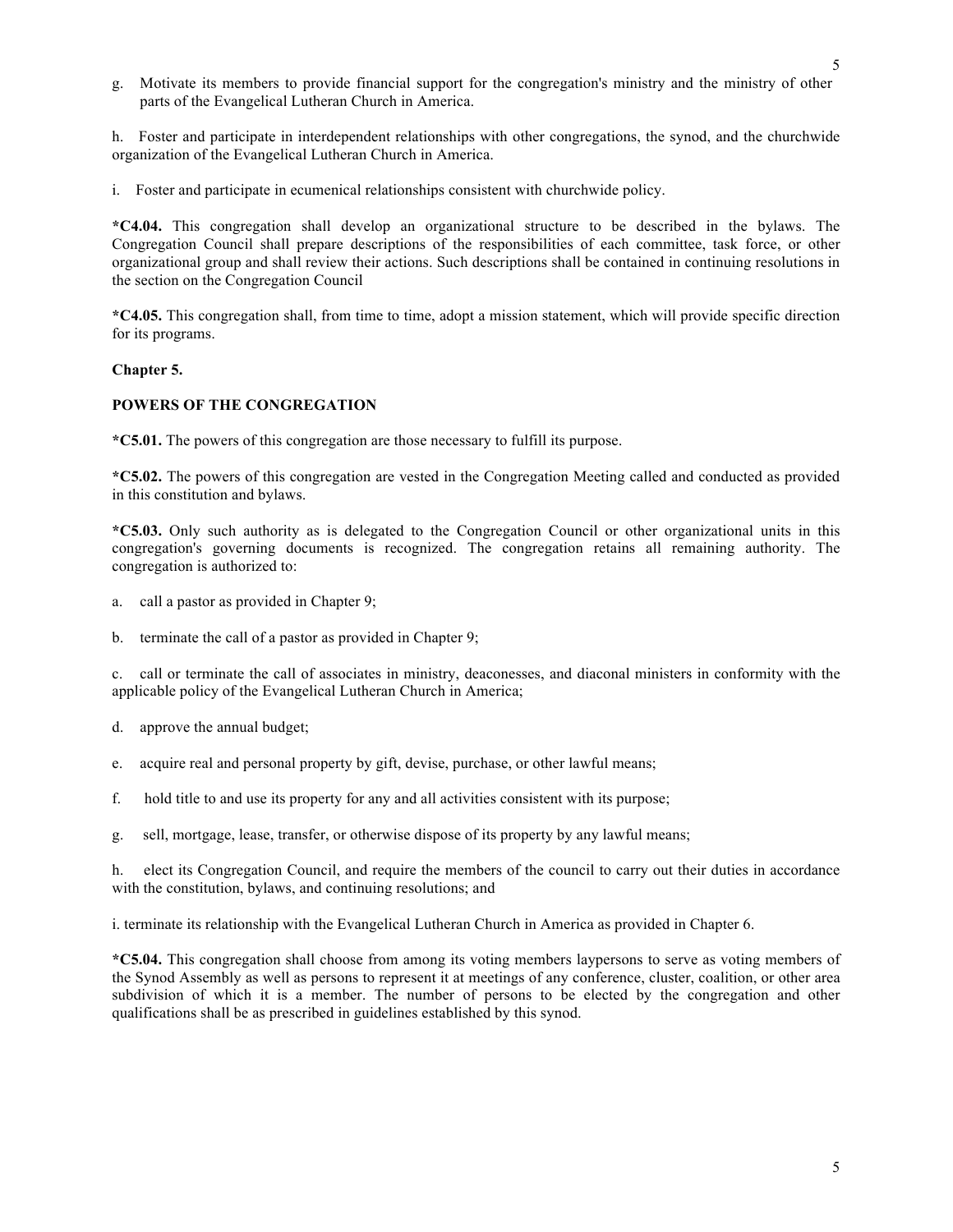#### **Chapter 6.**

#### **CHURCH AFFILIATION**

**\*C6.01.** This congregation shall be an interdependent part of the Evangelical Lutheran Church in America or its successor, and of the Allegheny Synod of the Evangelical Lutheran Church in America. This congregation is subject to the discipline of the Evangelical Lutheran Church in America.

**\*C6.02.** This congregation accepts the Confession of Faith and agrees to the Purposes of the Evangelical Lutheran Church in America and shall act in accordance with them.

**\*C6.03.** This congregation acknowledges its relationship with the Evangelical Lutheran Church in America in which:

a. This congregation agrees to be responsible for its life as a Christian community.

b. This congregation pledges its financial support and participation in the life and mission of the Evangelical Lutheran Church in America.

c. This congregation agrees to call pastoral leadership from the clergy roster of the Evangelical Lutheran Church in America in accordance with its call procedures except in special circumstances and with the approval of the bishop of the synod.

d. This congregation agrees to consider associates in ministry, deaconesses, and diaconal ministers for call to other staff positions in the congregation according to the procedures of the Evangelical Lutheran Church in America.

e. This congregation agrees to file this constitution and any subsequent changes to this constitution with the synod for review to ascertain that all of its provisions are in agreement with the constitution and bylaws of the Evangelical Lutheran Church in America and with the constitution of the synod.

**\*C6.04.** Affiliation with the Evangelical Lutheran Church in America may be terminated as follows:

a. This congregation takes action to dissolve.

b. This congregation ceases to exist.

c. This congregation is removed from membership in the Evangelical Lutheran Church in America according to the procedures for discipline of the Evangelical Lutheran Church in America.

d. This congregation follows the procedures outlined in \*C6.05.

**\*C6.05.** This congregation may terminate its relationship with the Evangelical Lutheran Church in America by the following procedure:

a. A resolution indicating the desire of this congregation to terminate its relationship must be adopted at a legally called and conducted special meeting of this congregation by a two-thirds majority of the voting members present.

b. The secretary of this congregation shall submit a copy of the resolution to the synodical bishop and shall mail a copy of the resolution to voting members of this congregation. This notice shall be submitted within 10 days after the resolution has been adopted.

c. The bishop of the synod shall consult with this congregation during a period of at least 90 days.

d. If this congregation, after consultation, still desires to terminate its relationship, such action may be taken at a legally called and conducted special meeting by a two-thirds majority of the voting members present, at which meeting the bishop of the synod or an authorized representative shall be present. Notice of the meeting shall be mailed to all voting members at least 10 days in advance of the meeting.

e. A certified copy of the resolution to terminate its relationship shall be sent to the synodical bishop, at which time the relationship between this congregation and the Evangelical Lutheran Church in America shall be terminated.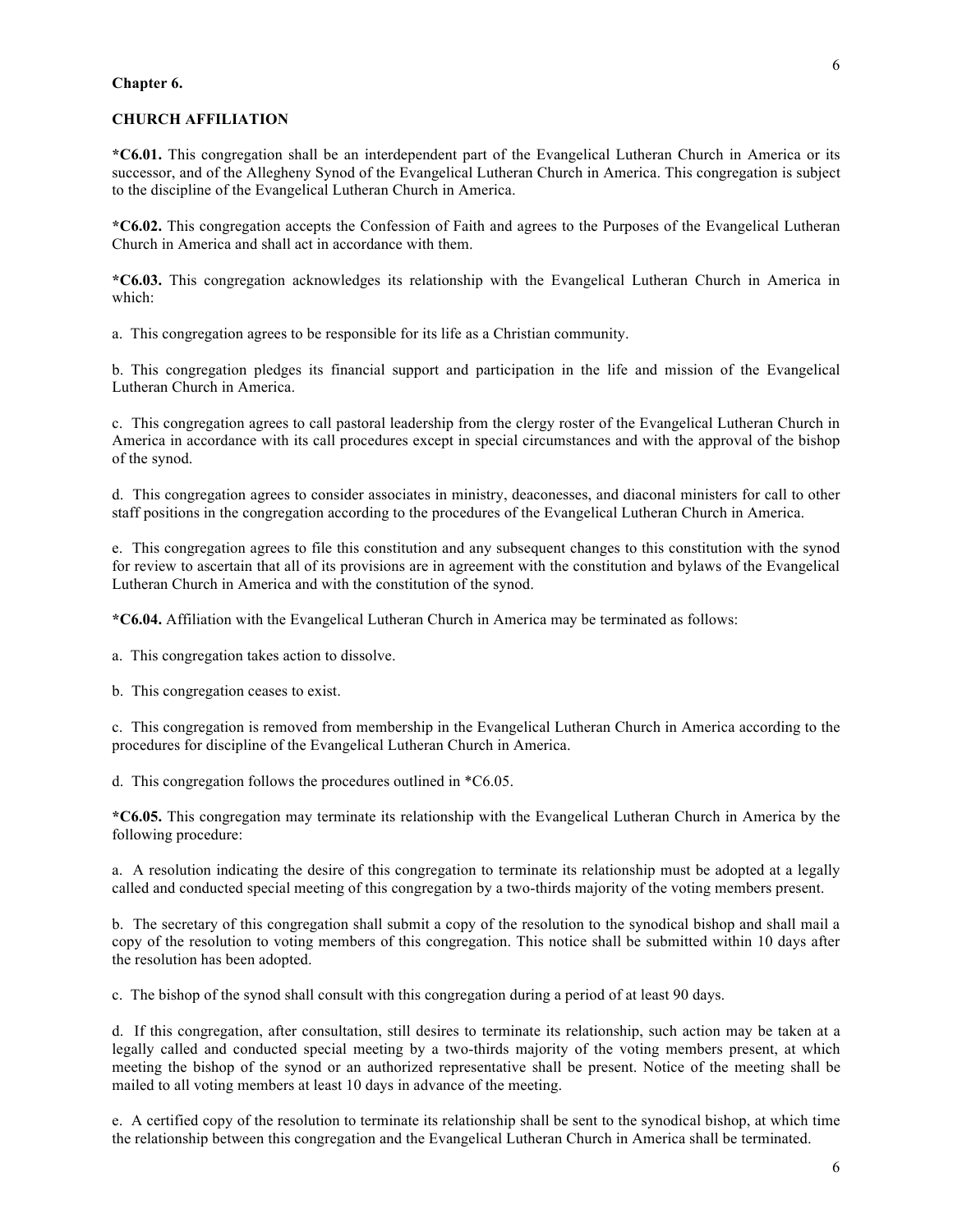f. Notice of termination shall be forwarded by the synodical bishop to the secretary of this church and published in the periodical of this church.

g. If this congregation was a member of the Lutheran Church in America, it shall be required, in addition to the foregoing provisions in \*C6.05., to receive synodical approval before terminating its membership in the Evangelical Lutheran Church in America.

h. If this congregation was established by the Evangelical Lutheran Church in America, it shall be required, in addition to the foregoing provisions in \*C6.05., to receive synodical approval before terminating its membership in the Evangelical Lutheran Church in America.

**\*C6.06.** If this congregation is considering relocation, it shall confer with the bishop of the synod in which it is territorially located before any steps are taken leading to such action. The approval of the Synod Council shall be received before any such action is effected.

## **Chapter 7.**

## **PROPERTY OWNERSHIP**

**\*C7.01.** If this congregation ceases to exist, title to undisposed property shall pass to the Allegheny Synod of the Evangelical Lutheran Church in America.

**\*C7.02.** If this congregation is removed from membership in the Evangelical Lutheran Church in America according to its procedure for discipline, title to property shall continue to reside in this congregation.

**\*C7.03.** If a two-thirds majority of the voting members of this congregation present at a legally called and conducted special meeting of this congregation vote to transfer to another Lutheran church body, title to property shall continue to reside in this congregation. Before this congregation takes action to transfer to another Lutheran church body, it shall consult with representatives of the Allegheny Synod.

**\*C7.04.** If a two-thirds majority of the voting members of this congregation present at a legally called and conducted special meeting of this congregation vote to become independent or relate to a non-Lutheran church body, title to property of this congregation shall continue to reside in this congregation only with the consent of the Synod Council. The Synod Council, after consultation with this congregation by the established synodical process, may give approval to the request to become independent or to relate to a non-Lutheran church body, in which case title shall remain with the majority of this congregation. If the Synod Council fails to give such approval, title shall remain with those members who desire to continue as a congregation of the Evangelical Lutheran Church in America.

## **Chapter 8.**

## **MEMBERSHIP**

**\*C8.01.** Members of this congregation shall be those baptized persons on the roll of this congregation at the time that this constitution is adopted and those who are admitted thereafter and who have declared and maintain their membership in accordance with the provisions of this constitution and its bylaws.

**\*C8.02.** Members shall be classified as follows:

a. Baptized members are those persons who have been received by the Sacrament of Holy Baptism in this congregation, or, having been previously baptized in the name of the Triune God, have been received by certificate of transfer from other Lutheran congregations or by affirmation of faith.

b. Confirmed members are baptized persons who have been confirmed in this congregation, those who have been received by adult baptism or by transfer as confirmed members from other Lutheran congregations, or baptized persons received by affirmation of faith.

c. Voting members are confirmed members. Such confirmed members shall have communed and made a contribution of record during the current or preceding year.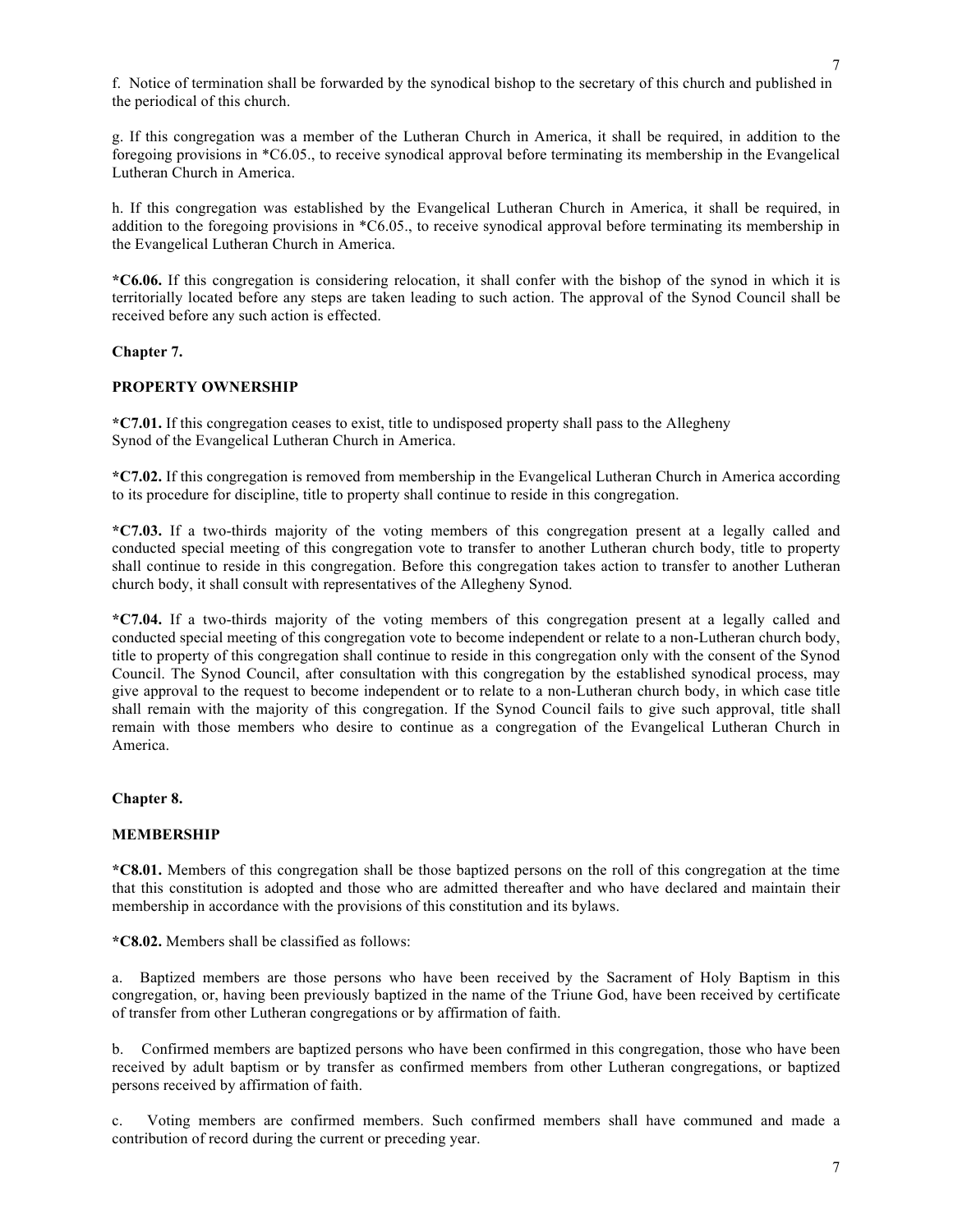d. Associate members are persons holding membership in other Lutheran or Christian congregations who wish to retain such membership but desire to participate in the life and mission of this congregation. They have all the privileges and duties of membership except voting rights and eligibility for elected offices or membership on the Congregation Council of this congregation.

**\*C8.03.** All applications for confirmed membership shall be submitted to and shall require the approval of the Congregation Council.

**\*C8.04.** It shall be the privilege and duty of members of this congregation to:

- a. make regular use of the means of grace, both Word and sacraments;
- b. live a Christian life in accordance with the Word of God and the teachings of the Lutheran church; and

c. support the work of this congregation, the synod, and the churchwide organization of the Evangelical Lutheran Church in America through contributions of their time, abilities, and financial support as biblical stewards.

**\*C8.05.** Membership in this congregation shall be terminated by any of the following:

- a. death;
- b. resignation;
- c. transfer or release;
- d. disciplinary action by the Congregation Council; or
- e. removal from the roll due to inactivity as defined in the bylaws.

Such persons who have been removed from the roll of members shall remain persons for whom the church has a continuing pastoral concern.

## **Chapter 9.**

## **THE PASTOR**

**\*C9.01.** Authority to call a pastor shall be in this congregation by at least a two-thirds majority ballot vote of members present and voting at a meeting legally called for that purpose. Before a call is issued, the officers, or a committee elected by the Congregation Council to recommend the call, shall seek the advice and help of the bishop of the synod.

**\*C9.02.** Only a member of the clergy roster of the Evangelical Lutheran Church in America or a candidate for the roster of ordained ministers who has been recommended for the congregation by the synodical bishop may be called as a pastor of this congregation.

**\*C9.03.** Consistent with the faith and practice of the Evangelical Lutheran Church in America,

- a. Every ordained minister shall:
	- 1) preach the Word;
	- 2) administer the sacraments;
	- 3) conduct public worship;
	- 4) provide pastoral care; and

5) speak publicly to the world in solidarity with the poor and oppressed, calling for justice and proclaiming God's love for the world.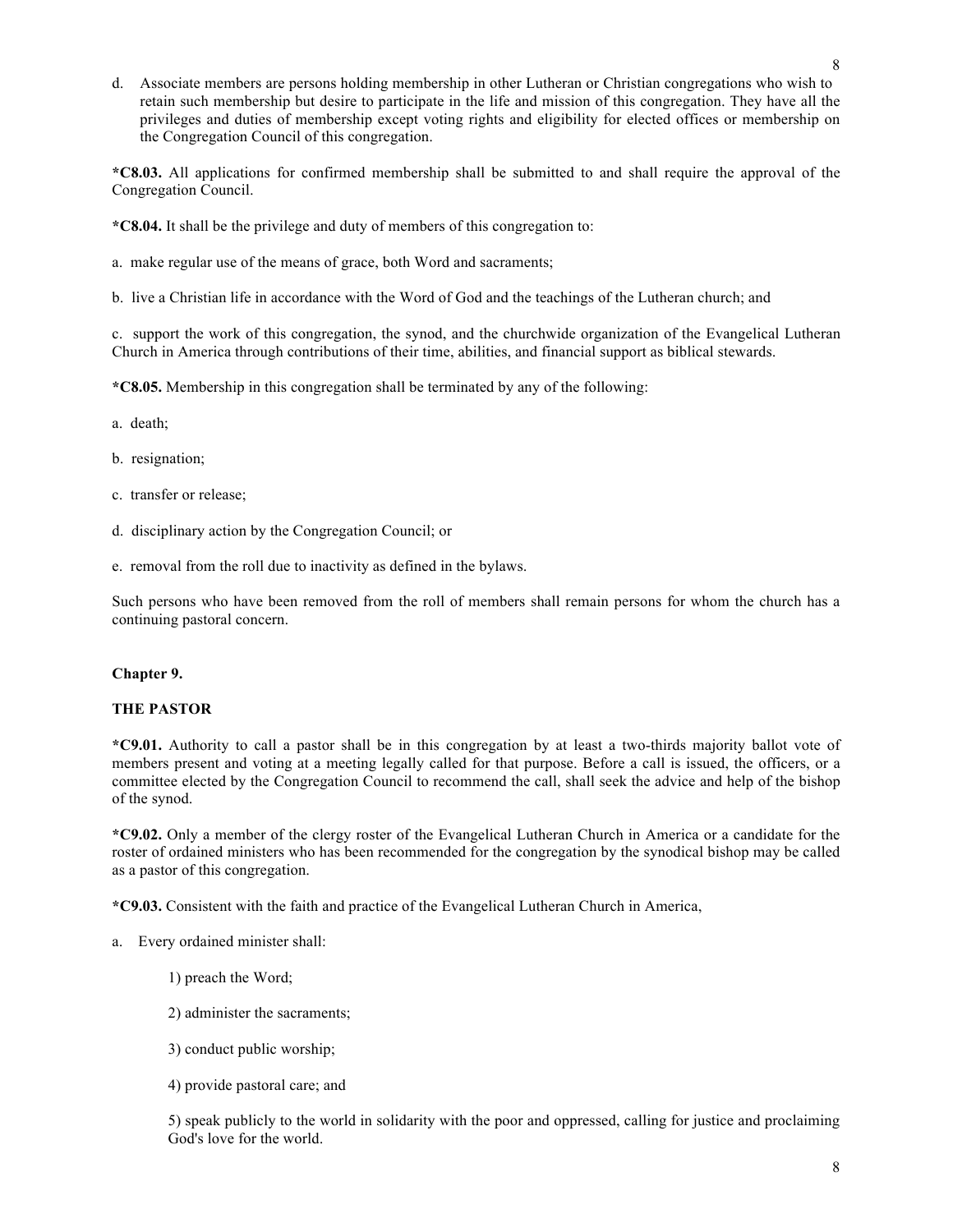- b. Each ordained minister with a congregational call shall, within the congregation:
	- 1) offer instruction, confirm, marry, visit the sick and distressed, and bury the dead;
	- 2) supervise all schools and organizations of this congregation;
	- 3) install regularly elected members of the Congregation Council; and
	- 4) with the council, administer discipline.

c. Every pastor shall:

- 1) strive to extend the Kingdom of God in the community, in the nation, and abroad;
- 2) seek out and encourage qualified persons to prepare for the ministry of the Gospel;

3) impart knowledge of this church and its wider ministry through distribution of its periodicals and other publications; and

4) endeavor to increase the support given by the congregation to the work of the churchwide organization of the Evangelical Lutheran Church in America and of the Allegheny Synod of the ELCA.

**\*C9.04.** The specific duties of the pastor, compensation, and other matters pertaining to the service of the pastor shall be included in a letter of call, which shall be attested by the bishop of the synod.

**\*C9.05.** a. The call of a congregation, when accepted by a pastor, shall constitute a continuing mutual relationship and commitment, which, except in the case of the death of the pastor, shall be terminated only following consultation with the synodical bishop and for the following reasons:

1) mutual agreement to terminate the call or the completion of a call for a specific term;

2) resignation of the pastor, which shall become effective, unless otherwise agreed, 30 days after the date on which it was submitted;

3) inability to conduct the pastoral office effectively in the congregation in view of local conditions, without reflection on the competence or the moral and spiritual character of the pastor;

- 4) the physical or mental incapacity of the pastor;
- 5) disqualification of the pastor through discipline on grounds of doctrine, morality, or continued neglect of duty;
- 6) the dissolution of the congregation; or

7) suspension of the congregation as a result of discipline proceedings.

b. When allegations of physical or mental incapacity of the pastor or ineffective conduct of the pastoral office have come to the attention of the bishop of the synod, the bishop in his or her sole discretion may, or when such allegations have been brought to the synod's attention by an official recital of allegations by the Congregation Council or by a petition signed by at least one-third of the voting members of the congregation, the bishop shall, investigate such conditions personally in company with a committee of two ordained ministers and one layperson.

c. In case of alleged physical or mental incapacity, competent medical testimony shall be obtained. When such disability is evident, the bishop of the synod with the advice of the committee shall declare the pastorate vacant. Upon the restoration of a disabled pastor to health, the bishop of the synod shall take steps to enable the pastor to resume the ministry, either in the congregation last served or in another field of labor.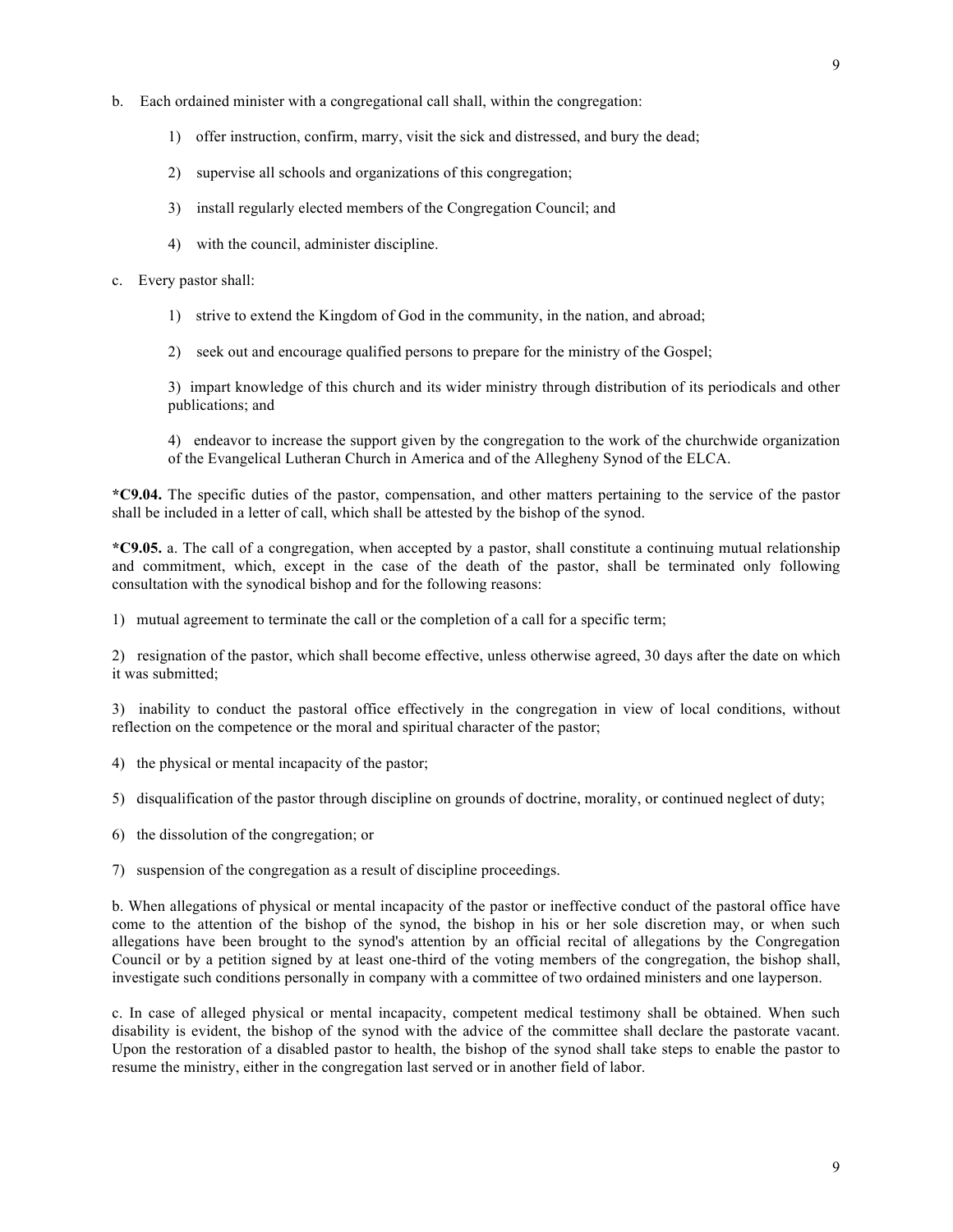d. In the case of alleged local difficulties that imperil the effective functioning of the congregation, all concerned persons shall be heard, after which the bishop of the synod together with the committee described in \*C9.05.b. shall decide on the course of action to be recommended to the pastor and the congregation. If they agree to carry out such recommendations, no further action shall be taken by the synod. If either party fails to assent, the congregation may dismiss the pastor by a two-thirds majority vote of the voting members present at a regularly called meeting after consultation with the bishop.

e. If, in the course of proceedings described in \*C9.05.d., the committee concludes that there may be grounds for disciplinary action, the committee shall make recommendations concerning disciplinary action to the synodical bishop who may bring charges, in accordance with the provisions of the constitution and bylaws of the Evangelical Lutheran Church in America and the constitution of this synod.

f. If, following the appointment of the committee described in \*C9.05.b. or d., it should become apparent that the pastoral office cannot be conducted effectively in the congregation being served by the ordained minister due to local conditions, the bishop of the synod may temporarily suspend the pastor from service in the congregation without prejudice and with pay provided through a joint synodical and churchwide fund and with housing provided by the congregation.

**\*C9.06.** At a time of pastoral vacancy, the bishop of the synod with the consent of this congregation or the Congregation Council shall appoint an interim pastor.

**\*C9.07.** During the period of service, an interim pastor shall have the rights and duties in the congregation of a regularly called pastor and may delegate the same in part to a supply pastor with the consent of the bishop of the synod and this congregation or Congregation Council. The interim pastor and any ordained pastor providing assistance shall refrain from exerting influence in the selection of a pastor.

**\*C9.08.** This congregation shall make satisfactory settlement of all financial obligations to a former pastor before calling a successor. A pastor shall make satisfactory settlement of all financial obligations to this congregation.

**\*C9.09.** When a pastor is called to serve in company with another pastor or pastors, the privileges and responsibilities of each pastor shall be specified in documents to accompany the call and to be drafted in consultation involving the pastors, the Congregation Council, and the bishop of the synod. As occasion requires, the documents may be revised through a similar consultation.

**\*C9.11.** With the approval of the bishop of the synod, the congregation may depart from \*C9.05.a. and call a pastor for a specific term. Details of such calls shall be in writing setting forth the purpose and conditions involved. Prior to the completion of a term, the bishop or a designated representative of the bishop shall meet with the pastor and representatives of the congregation for a review of the call. Such a call may also be terminated before its expiration in accordance with the provisions of \*C9.05.a.

**\*C9.12.** The pastor of this congregation:

a. shall keep accurate parochial records of all baptisms, confirmations, marriages, burials, communicants, members received, members dismissed, or members excluded from the congregation;

b. shall submit a summary of such statistics annually to the synod; and

c. shall become a member of this congregation upon receipt and acceptance of the letter of call. In a parish of multiple congregations, the pastor shall hold membership in one of the congregations.

**\*C9.13.** The pastor shall submit a report of his or her ministry to the bishop of the synod at least 90 days prior to each regular meeting of the Synod Assembly.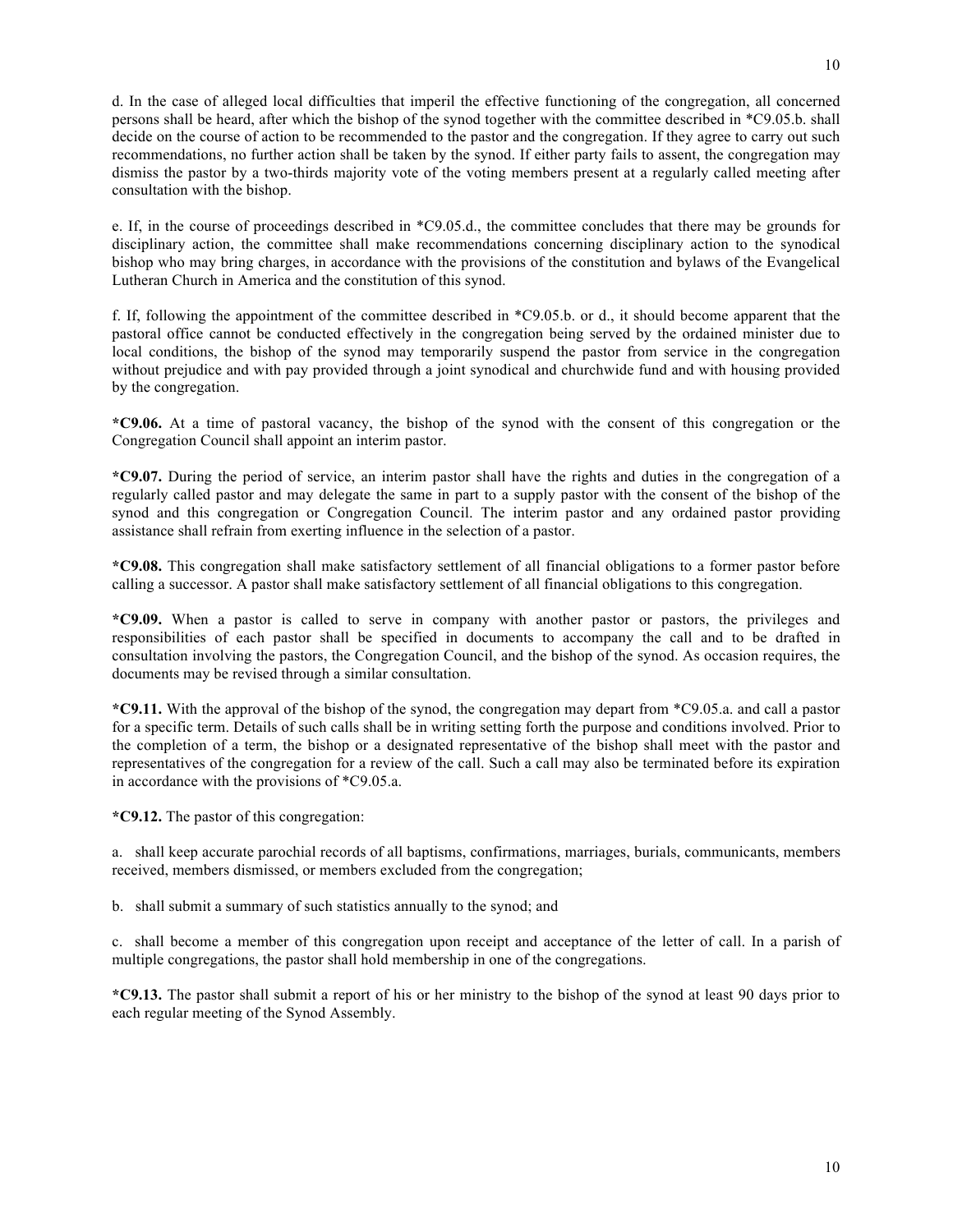#### **Chapter 10.**

#### **CONGREGATION MEETING**

**C10.01.** The semi-annual meeting of this congregation shall be held at a time specified in the bylaws.

**C10.02.** A special Congregation Meeting may be called by the pastor, the Congregation Council, or the president of this congregation, and shall be called by the president of the congregation upon the written request of fifteen percent of the voting members. The call for each special meeting shall specify the purpose for which it is to be held and no other business shall be transacted.

**C10.03.** Notice of all meetings of this congregation shall be given at the services of worship on the preceding two consecutive Sundays and by mail to all voting members at least 10 days in advance of the date of the meeting.

**C10.04.**Twenty percent of the voting members shall constitute a quorum.

**C10.05.** Voting by proxy or by absentee ballot shall not be permitted.

**C10.06.** All actions by the congregation shall be by majority vote except as otherwise provided in this constitution.

**C10.07.** Robert's Rules of Order, latest edition, shall govern parliamentary procedure of all meetings of this congregation.

#### **Chapter 11.**

## **OFFICERS**

**C11.01.** The officers of this congregation shall be a president, vice president, secretary, and treasurer.

a. Duties of the officers shall be specified in the bylaws.

b. The officers shall be voting members of the congregation.

c. The president and vice president of the Congregation Council shall serve similar offices of the congregation, and shall be voting members of the Congregation Council.

d. If the Congregation Council elects its officers, the president, and vice president shall be selected from the elected membership of the Congregation Council.

**C11.02.** The Congregation Council shall elect its officers and they shall be the officers of the congregation. The officers shall serve for one year or until successors are elected. Their terms shall begin September 1st and end August 31st.

**C11.03.** No officer shall hold more than one office at a time.

## **Chapter 12.**

#### **CONGREGATION COUNCIL**

**C12.01.** The voting membership of the Congregation Council shall consist of the pastor, and not more than nine members of the congregation. Any voting member of the congregation may be elected, subject only to the limitation on the length of continuous service permitted in that office. A member's place on the Congregation Council shall be declared vacant if the member a) ceases to be a voting member of this congregation or b) is absent from two successive regular meetings of the Congregation Council without cause. Consistent with the laws of the state in which the congregation is incorporated, the congregation may adopt procedures for the removal of a member of the Congregation Council in other circumstances.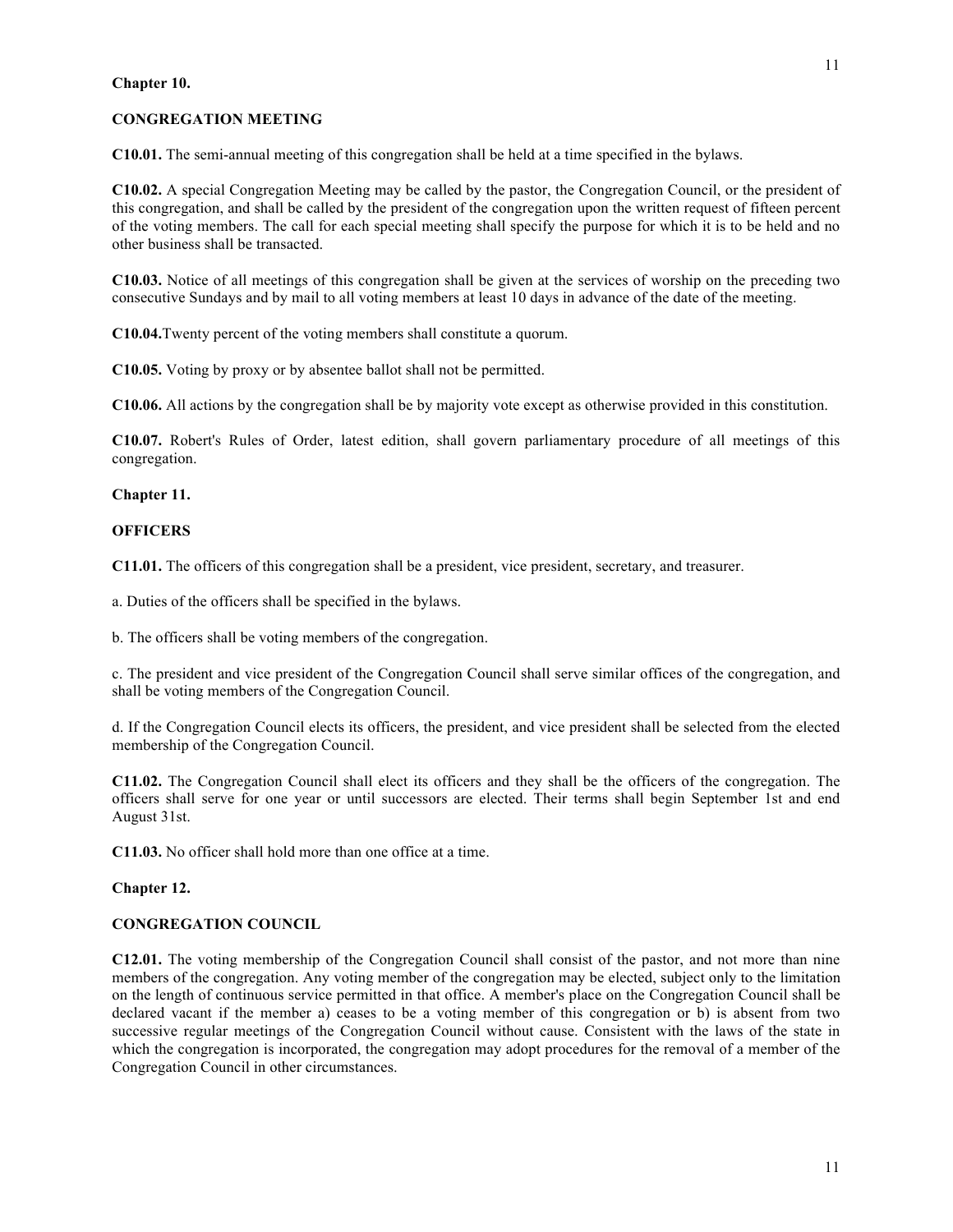## **C12.02.**

The members of the Congregation Council except the pastor shall be elected at a legally called meeting of the congregation during the month of June. Their term of office shall be for three years, with the term of office beginning on September 1st and ending on August 31st. No elected member shall serve more than two full terms consecutively. Newly elected Congregation Council members shall be installed at worship the Sunday prior to the date they assume office.

**C12.03.** Should a member's place on the Congregation Council be declared vacant, the Congregation Council shall elect, by majority vote, a successor to fulfill the vacant member's term.

**C12.04.** The Congregation Council shall have general oversight of the life and activities of this congregation, and in particular its worship life, to the end that everything be done in accordance with the Word of God and the faith and practice of the Evangelical Lutheran Church in America. The duties of the Congregation Council shall include the following:

a. To lead this congregation in stating its mission, to do long-range planning, to set goals and priorities, and to evaluate its activities in light of its mission and goals.

b. To seek to involve all members of this congregation in worship, learning, witness, service, and support.

c. To oversee and provide for the administration of this congregation to enable it to fulfill its functions and perform its mission.

d. To maintain supportive relationships with the pastor and staff and help them annually to evaluate the fulfillment of their calling or employment.

e. To be examples individually and corporately of the style of life and ministry expected of all baptized persons.

f. To promote a congregational climate of peace and goodwill, and, as differences and conflicts arise, to endeavor to foster mutual understanding.

g. To arrange for pastoral service during the sickness or absence of the pastor.

h. To emphasize partnership with the synod and churchwide organization of the Evangelical Lutheran Church in America as well as cooperation with other congregations, both Lutheran and non-Lutheran, subject to established policies of the synod and the Evangelical Lutheran Church in America.

i. To recommend and encourage the use of program resources produced or approved by the Evangelical Lutheran Church in America.

j. To seek out and encourage qualified persons to prepare for the ministry of the Gospel.

**C12.05.** The Congregation Council shall be responsible for the financial and property matters of this congregation.

a. The Congregation Council shall be the board of directors of this congregation, and as such shall be responsible for maintaining and protecting its property and the management of its business and fiscal affairs. It shall have the powers and be subject to the obligations that pertain to such boards under the laws of the State of Pennsylvania, except as otherwise provided herein.

b. The Congregation Council shall not have the authority to buy, sell, or encumber real property unless specifically authorized to do so by a meeting of the congregation.

c. The Congregation Council may enter into contracts of up to ten percent of the current budget for items not included in the budget.

d. The Congregation Council shall prepare an annual budget for adoption by this congregation, shall supervise the expenditure of funds in accordance therewith following its adoption, and may incur obligations of more than ten percent in excess of the anticipated receipts only after approval by a Congregation Meeting. The budget shall include this congregation's full indicated share in support of the wider ministry being carried on in partnership with the synod and churchwide organization.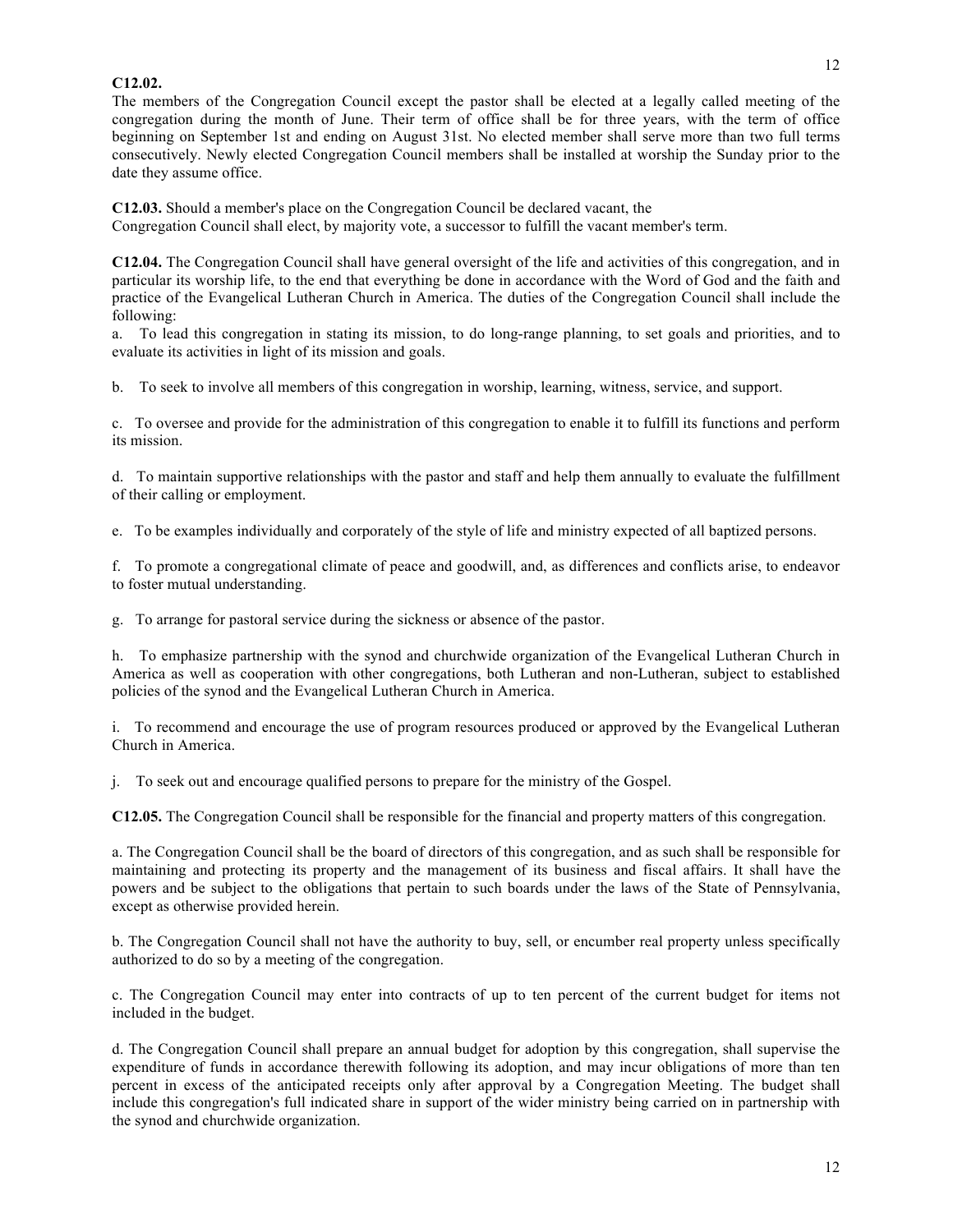e. The Congregation Council shall ascertain that the financial affairs of this congregation are being conducted efficiently, giving particular attention to the prompt payment of all obligations and to the regular forwarding of benevolence monies to the synodical treasurer.

f. The Congregation Council shall be responsible for this congregation's investments and its total insurance program.

**C12.06.** The Congregation Council shall see that the provisions of this constitution, its bylaws, and the continuing resolutions are carried out.

**C12.07.** The Congregation Council shall provide for an annual review of the membership roster.

**C12.08.** The Congregation Council shall be responsible for the employment and supervision of the salaried lay workers of this congregation.

**C12.09.** The Congregation Council shall submit a comprehensive report to this congregation at the annual meeting.

**C12.11.** The Congregation Council shall normally meet once a month. Special meetings may be called by the pastor or the president, and shall be called by the president at the request of at least one-half of its members. Notice of each special meeting shall be given to all who are entitled to be present.

**C12.12.** A quorum for the transaction of business shall consist of a majority of the members of the Congregation Council, including the pastor or interim pastor, except when the pastor or interim pastor requests or consents to be absent and has given prior approval to the agenda for a particular regular or special meeting, which shall be the only business considered at that meeting. Chronic or repeated absence of the pastor or interim pastor who has refused approval of the agenda of a subsequent regular or special meeting shall not preclude action by the Congregation Council, following consultation with the synodical bishop.

# **Chapter 13.**

# **CONGREGATION COMMITTEES**

**C13.01.** The officers of this congregation and the pastor shall constitute the **Executive Committee.**

**C13.02.** A **Nominating Committee** of four voting members of this congregation, two of whom, if possible, shall be outgoing members of the Congregation Council, shall be elected at the annual meeting for a term of one year. Members of the Nominating Committee are not eligible for consecutive reelection.

**C13.03.** An **Audit Committee** of three voting members shall be elected yearly by the Congregation Council. Audit Committee members shall not be members of the Congregation Council.

**C13.04.** A **Mutual Ministry Committee** shall be appointed jointly by the president and the pastor. Term of office shall be two years, with two members to be appointed each successive year.

**C13.05.** When a pastoral vacancy occurs, a **Call Committee** of six voting members shall be elected by the Congregation Council. Term of office will terminate upon installation of the newly called pastor.

**C13.06.** Other committees of this congregation may be formed, as the need arises, by decision of the Congregation Council.

**C13.07.** Duties of committees of this congregation shall be specified in the continuing resolutions.

## **Chapter 14.**

## **ORGANIZATIONS WITHIN THE CONGREGATION**

**C14.01.** All organizations within this congregation shall exist to aid it in ministering to the members of this congregation and to all persons who can be reached with the Gospel of Christ. As outgrowths and expressions of this congregation's life, the organizations are subject to its oversight and direction. This congregation at its meeting shall determine their policies, guide their activities, and receive reports concerning their membership, work, and finances.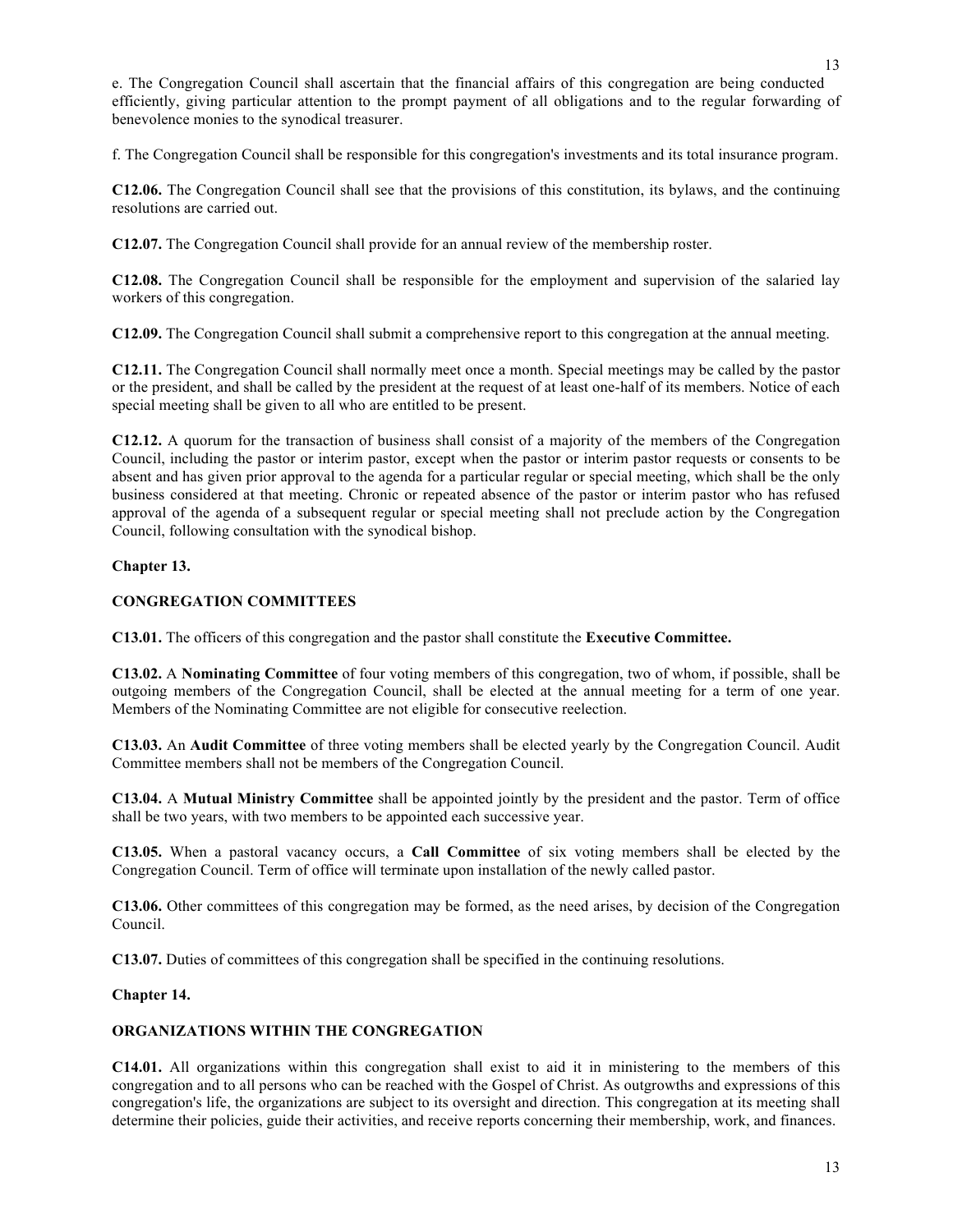**C14.02.** Special interest groups, other than those of the official organizations of the Evangelical Lutheran Church in America, may be organized only after the Congregation Council has given authorization.

#### **Chapter 15.**

## **DISCIPLINE OF MEMBERS AND ADJUDICATION**

**\*C15.01.** Denial of the Christian faith as described in this constitution, conduct grossly unbecoming a member of the Church of Christ, or persistent trouble-making in this congregation are sufficient cause for discipline of a member. Prior to disciplinary action, reconciliation will be attempted following Matthew 18:15-17, proceeding through these successive steps: a) private admonition by the pastor, b) admonition by the pastor in the presence of two or three witnesses, and c) citation to appear before the Congregation Council. If for any reason, the pastor is unable to administer the admonitions required by a. and b. hereof, the president (if not the pastor) or vice president shall administer such admonitions.

**\*C15.02.** The process for discipline of a member of the congregation shall be governed as prescribed by the chapter on discipline in the Constitution, Bylaws, and Continuing Resolutions of the Evangelical Lutheran Church in America. A member charged with the offense shall appear before the Congregation Council after having received a written notice, at least 10 days prior to the meeting, specifying the exact charges that have been made against the member.

**\*C15.03.** Members of the Congregation Council who participate in the preparation of the written charges or who present evidence or testimony in the hearing before the Congregation Council are disqualified from voting upon the question of the guilt of the accused member. Should the allegations be sustained by a two-thirds majority vote of the members of the Congregation Council who are not disqualified but who are present and voting, and renewed admonition prove ineffectual, the council shall impose one of the following disciplinary actions:

a. censure before the council or congregation;

- b. suspension from membership for a definite period of time; or
- c. exclusion from membership in this congregation.

Disciplinary actions b. and c. shall be delivered to the member in writing.

**\*C15.04.** The member against whom the Congregation Council has taken disciplinary action shall have the right to appeal the decision to the Synod Council. Such right may not be abridged and the decision of the Synod Council shall be final.

**\*C15.05.** Disciplinary actions may be reconsidered and revoked by the Congregation Council upon receipt of a) evidence that injustice has been done or b) evidence of repentance and amendment.

#### **\*C15.10.** Adjudication

**\*C15.11.** When there is disagreement among factions within this congregation on a substantive issue that cannot be resolved by the parties, members of this congregation shall have access to the synodical bishop for consultation after informing the chair of the Congregation Council of their intent. If the consultation fails to resolve the issue(s), the Consultation Committee of the synod shall consider the matter. If the Consultation Committee of the synod shall fail to resolve the issue(s), the matter shall be referred to the Synod Council, whose decision shall be final.

#### **Chapter 16.**

#### **BYLAWS**

**\*C16.01.** This congregation may adopt bylaws. No bylaw may conflict with this constitution.

**\*C16.02.** Bylaws may be adopted or amended at any legally called meeting of this congregation with a quorum present by a majority vote of those voting members present and voting.

**\*C16.03.** Changes to the bylaws may be proposed by any voting member provided, however, that such additions or amendments be submitted in writing to the Congregation Council at least 60 days before a regular or special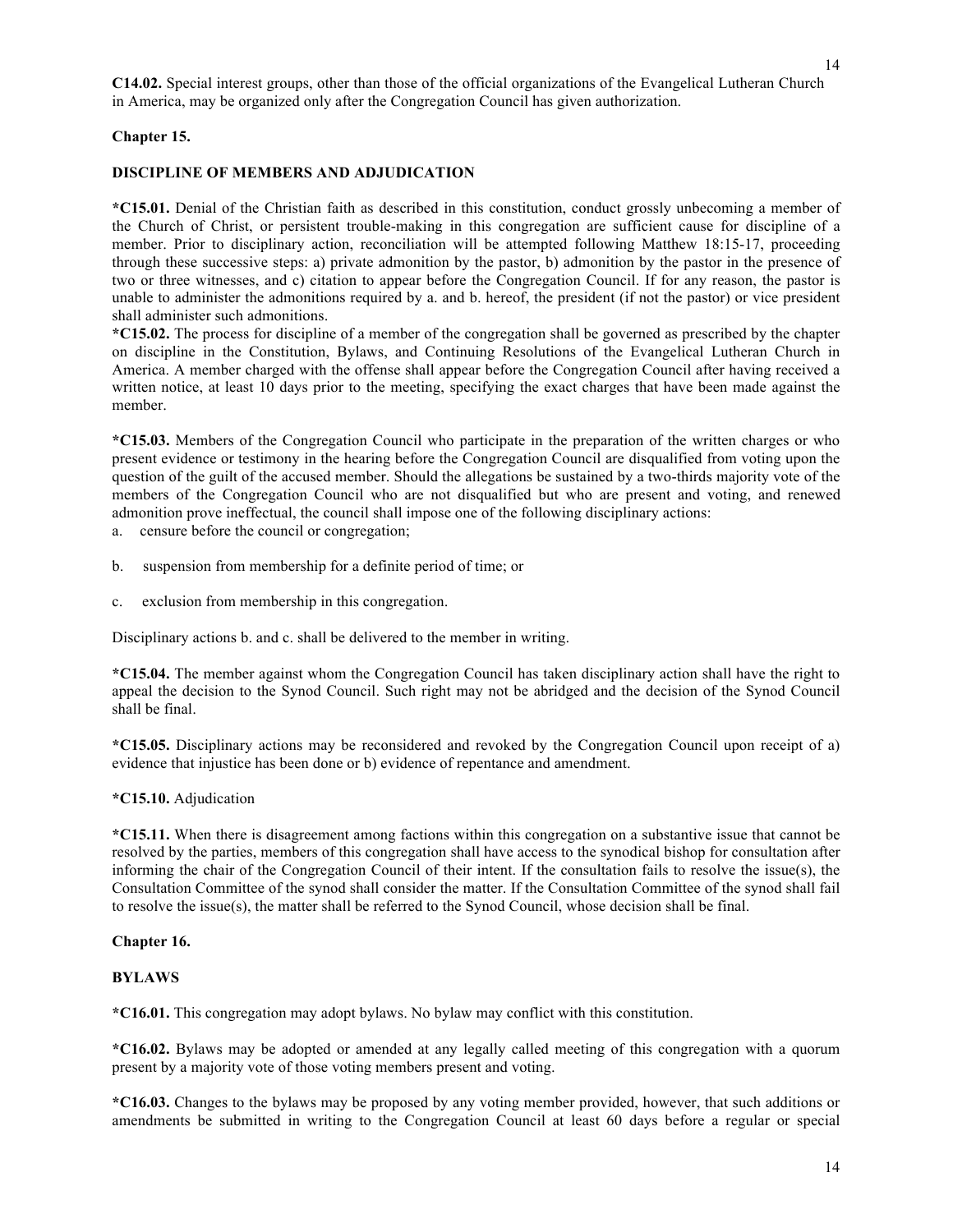Congregation Meeting called for that purpose and that the Congregation Council notify the members of the proposal with its recommendations at least 30 days in advance of the Congregation Meeting.

**\*C16.04.** Approved changes to the bylaws shall be sent by the secretary of this congregation to the synod.

## **Chapter 17.**

## **AMENDMENTS**

**\*C17.01.** Amendments to this constitution may be proposed by at least fifteen percent of the voting members or by the Congregation Council. Proposals must be filed in writing with the Congregation Council 60 days before formal consideration by this congregation at its regular or special meeting called for that purpose. The Congregation Council shall notify the members of the proposal with the council's recommendations at least 30 days in advance of the meeting.

**\*C17.02.** A proposed amendment to this constitution shall:

a. be approved at a legally called meeting according to this constitution by a majority vote of those present and voting;

b. be ratified without change at the next annual meeting by a two-thirds majority vote of those present and voting; and

c. have the effective date included in the resolution Such an effective date must be stated in relation to the requirements of \*C17.03. to allow time for synodical review of the amendment. and noted in the constitution.

**\*C17.03.** Any amendments to this constitution shall be sent by the secretary of this congregation to the synod. The amendment shall become effective within 120 days from the date of the receipt of the notice by the synod unless the synod informs this congregation that the amendment is in conflict with the constitution and bylaws of the Evangelical Lutheran Church in America or the constitution of the Allegheny Synod of the ELCA.

**\*C17.04.** Whenever the Model Constitution for Congregations is amended by the Churchwide Assembly, this constitution may be amended to reflect any such amendment by a simple majority vote at any subsequent meeting of the congregation without presentation at a prior meeting of the congregation, provided that the Congregation Council has submitted by mail notice to the congregation of such an amendment or amendments at least 30 days prior to the meeting. Following the adoption of an amendment, the secretary of the congregation shall submit a copy thereof to the synod, consistent with \*C17.03.

# **Chapter 18.**

## **CONTINUING RESOLUTIONS**

**\*C18.01.** The Congregation Council may enact continuing resolutions which describe the function of the various committees or organizations of this congregation.

**\*C18.02.** Continuing resolutions shall be enacted or amended by a two-thirds vote of all voting members of the Congregation Council.

## **Chapter 19.**

## **INDEMNIFICATION**

**\*C19.01.** Consistent with the provisions of the laws under which this congregation is incorporated, this congregation may adopt provisions providing indemnification for each person who, by reason of the fact that such person is or was a Congregation Council member, officer, employee, agent, or other member of any committee of this congregation, was or is threatened to be made a party to any threatened, pending or completed civil, criminal, administrative, arbitration, or investigative proceeding.